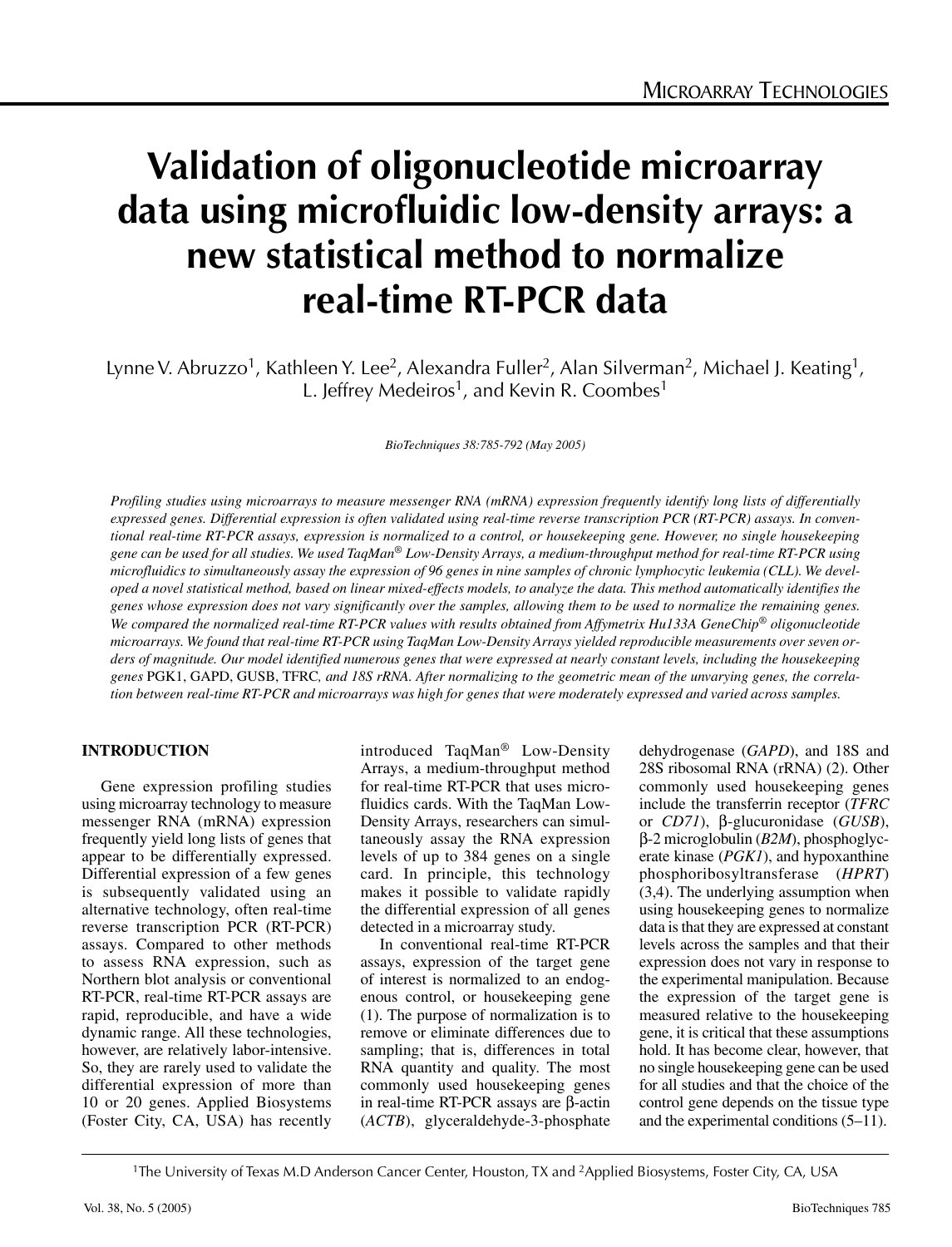Although many studies have demonstrated that the expression of housekeeping genes may vary considerably, relatively few studies have been performed to address this issue directly. Tricarico and colleagues (3) used real-time RT-PCR to study the levels of vascular endothelial growth factor (*VEGF*) mRNA in breast cancer and colon cancer. They compared normalization to 11 different housekeeping genes with normalization to total RNA. No single housekeeping gene produced values that matched the VEGF protein levels (as measured by immunohistochemistry) or the results of functional assays (microvessel density) as accurately as normalization to total RNA. However, accurate quantification of the total amount of RNA may be difficult in some circumstances, such as with very small tissue biopsies. Moreover, the total amount of RNA may itself vary, reflecting important differences in the biological activity of cells under different conditions. Vandesompele and colleagues (12) showed that normalization based on a single housekeeping gene led to erroneous quantifications of up to 3-fold in 25% of cases and 6.4-fold in 10% of cases, with sporadic cases showing errors greater than 20-fold. They recommended normalizing to the geometric mean of several housekeeping genes. Arguing that it was impractical to quantify eight control genes in order to study a few target genes, they also proposed an iterative method for finding a minimal set of housekeeping genes to include in the normalization set. Tricarico and colleagues (3) viewed the necessity of identifying an appropriate combination of housekeeping genes as a nontrivial practical limitation of this method.

Using TaqMan Low-Density Arrays, we can now rapidly assay the expression of up to 384 genes on a single microfluidics card, which largely eliminates these practical limitations. In their place, we are faced with the statistical challenge of finding a good combination of genes to use for normalization. In this paper, we describe the results of an experiment using TaqMan Low-Density Arrays on nine samples from patients with chronic lymphocytic leukemia (CLL). We introduce a novel statistical method, based on the established theory

of linear mixed models, for analyzing the data. This method automatically identifies a subset of genes that do not change significantly over the samples, allowing them to be used to normalize the expression levels of the remaining genes. Finally, we compare the normalized real-time RT-PCR values with the results obtained from GeneChip® oligonucleotide microarray (Affymetrix, Santa Clara, CA, USA) experiments on the same samples.

## **MATERIALS AND METHODS**

## **Sample Collection and RNA Preparation**

CLL samples were collected from the peripheral blood of nine untreated patients at the University of Texas M.D. Anderson Cancer Center (Houston, TX, USA) after obtaining informed consent. Total RNA was prepared from CD19-positive CLL cells and was used to determine the somatic hypermutation status of the immunoglobulin heavy chain variable region genes, as previously described (13). The RNA was also used for hybridization to oligonucleotide arrays (U133A GeneChip) and for real-time RT-PCR on TaqMan Low-Density Array microfluidics cards (Applied Biosystems).

#### **Oligonucleotide Microarray Analysis**

Each U133A GeneChip microarray contains 22,215 noncontrol probe sets that correspond to more than 18,400 distinct transcripts, including 14,593 well-characterized human genes. The list of probe sets and corresponding genes is available from the Affymetrix web site (www.affymetrix.com/ support/technical/libraryfilesmain.affx). Hybridization of biotin-labeled cRNA to the oligonucleotide arrays and image analysis were performed in the DNA Microarray Core Facility at the M.D. Anderson Cancer Center, according to protocols available on their web site (www.mdanderson.org/departments/ dnamicroarray). The microarray image data were quantified and normalized using the DNA Chip Analyzer (www. dchip.org) as previously described (14).

## **TaqMan Low-Density Array**

The TaqMan Immune Profiling Low-Density Array consists of 96 TaqMan Gene Expression Assays (Applied Biosystems) preconfigured in a 384-well format and spotted on a microfluidic card (4 replicates per assay). Each TaqMan Gene Expression Assay consists of a forward and reverse primer at a final concentration of 900 nM and a TaqMan MGB probe (6-FAM dye-labeled; Applied Biosystems), 250 nM final concentration. The assays are gene specific and have been designed to span an exon-exon junction. Each assay and its assay ID number are available at docs.appliedbiosystems. com/pebiodocs/00112893.pdf.

First, 500 µL of cDNA from each sample  $(20 \text{ ng total input RNA/µL})$ were combined with an equal volume of TaqMan Universal PCR Master Mix (Applied Biosystems), mixed by inversion, and spun briefly in an Eppendorf 5415D microcentrifuge (Brinkmann Instruments, Westbury, NY, USA). After the cards reached room temperature, 100 µL of each sample were loaded into each of 8 ports on the TaqMan Low-Density Array. The cards were placed in Sorvall®/Heraeus® Custom Buckets (Applied Biosystems) and centrifuged in a Sorvall Legend™ centrifuge (Kendro Scientific, Asheville, NC, USA) for 1 min at  $331 \times g$ . Cards with excess sample in the fill reservoir were spun for an additional 1 min. Immediately following centrifugation, the cards were sealed with a TaqMan Low-Density Array Sealer (Applied Biosystems) to prevent cross-contamination. The final volume in each well after centrifugation was less than 1.5 µL; thus, the final concentration was approximately 15 ng per reaction. The realtime RT-PCR amplifications were run on an ABI Prism® 7900HT Sequence Detection System (Applied Biosystems) with a TaqMan Low Density Array Upgrade. Thermal cycling conditions were as follows: 2 min at 50°C [to activate uracil-DNA glycosylase (UNG)], 10 min at 95°C (activation), 40 cycles of denaturation at 95°C for 15 s, and annealing and extension at 60°C for 1 min. Each CLL sample was processed on a separate card.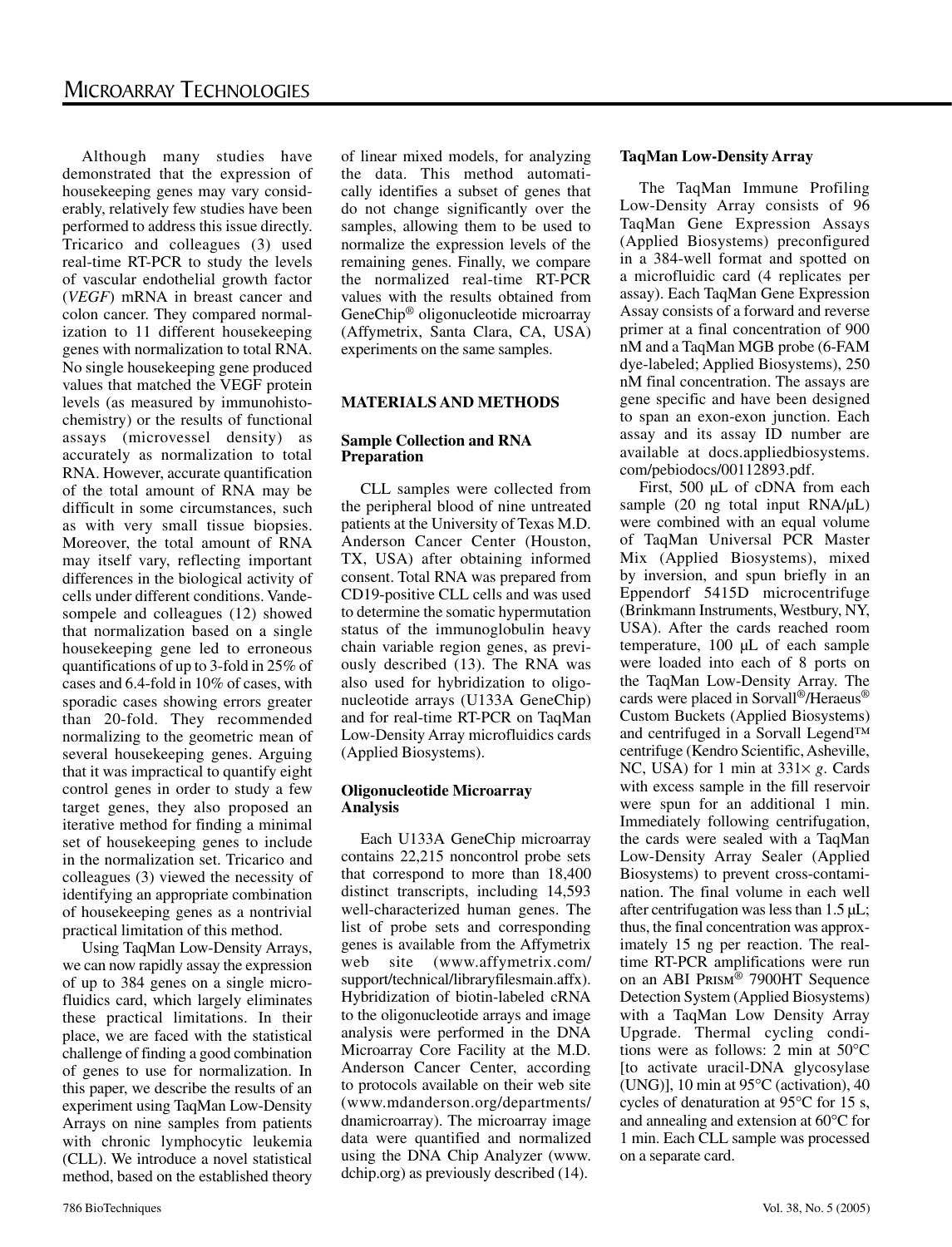#### **Statistical Analysis of Real-Time RT-PCR Data**

Real-time RT-PCR data were quantified using the SDS 2.1 software package (Applied Biosystems). Results from each card were quantified separately, using an automatic baseline and a manual threshold of 0.10 to record the cycle thresholds  $(C_t s)$ . Assays that did not yield a cycle threshold for less than 40 cycles were treated as missing data. For our analysis, we used the basetwo logarithm of the relative abundance of RNA in each sample, which we computed as  $y = a - C_t$  where we chose the constant *a* to make the minimum of *y* equal 0 over the entire data set. Both the real-time RT-PCR data and the Affymetrix data were imported into S-Plus® (Insightful, Seattle, WA, USA) for statistical analysis. Linear mixedeffects models were fit using the lme package. Spearman rank correlation coefficients were computed to compare data from the two platforms, and beta distributions were used to assess the null hypothesis of no significant correlation between platforms.

## **RESULTS**

## **Real-Time RT-PCR Data**

We randomly selected nine CLL samples (four with unmutated immunoglobulin heavy chain variable region genes and five with mutated variable region genes) that we had previously analyzed using U133A GeneChip arrays and analyzed them using the TaqMan Immune Profiling Low-Density Array. Real-time RT-PCR data were acquired and quantified as described in Materials and Methods. Figure 1 illustrates the dynamic range and variability of these measurements within and between samples on six genes; comparable results were obtained for the other genes (data not shown). The coefficient of variation (cv) in the observed  $C_t$  of the replicate wells was less than 3.5% for all but 13 of the 62  $\times$  9 = 558 gene-sample combinations. The cutoff of 3.5% was chosen because that was the largest cv observed for a replicate involving 18S rRNA, which had the smallest mean  $C_t$  (near 8). All

13 outliers had mean  $C_t$  greater than 30.9 cycles. Only one gene-sample combination (ACE in CLL37) had cv > 8%. So, we concluded that replicate wells gave reproducible values across seven orders of magnitude ( $2^{25} \approx 3.4$ )  $\times$  10<sup>7</sup>), which is consistent with previously published, conventional real-time RT-PCR data (15). Further, the four replicate wells were nearly indistinguishable in most cases. As expected, the expression levels of some genes (including 18S rRNA, *GAPD*, *CD71*, and *Stat3*) appeared relatively constant between samples; the expression levels of other genes (including *CD38* and *CD152*) appeared highly variable.

## **Data Filtering**

We performed a bioinformatic analysis to determine which genes were measured by both the TaqMan Low-Density Array and the Affymetrix U133A GeneChip oligonucleotide microarray. First, all analyses were restricted to genes that were expressed at detectable levels (in at least one of four replicate wells) for all nine CLL samples on the TaqMan Immune Profiling Low-Density Array. This filtering step reduced the number of genes to 62 and the total number of wells providing measurements to 2142. All 62 genes were used in analyses of the real-time RT-PCR data. Of the 96 genes on the Low-Density Array, 88 were represented by at least one probe set on the U133A GeneChip array. Three of the eight genes not represented on the U133A array had been removed because they provided no useful measurements on the Low-Density Array. After removing the other five genes, we were left with 57 genes on the Low-Density Array represented by at least one probe set. Because of redundancy on the U133A GeneChip, we could compare the real-time RT-PCR data for these 57 genes with 87 probe sets.

## **Modeling Real-Time RT-PCR Data**

Two recent papers have introduced similar statistical models for the normalization of real-time RT-PCR data (16,17). Both models (Equation A in Reference 16 and Model 1a in Reference 17) used fixed effects for genes and samples and an error model, accounting for gene-specific variability. We evaluated seven different models for their ability to describe our data (Table 1). Models 1A and 1B are identical to those introduced in Reference 17; for the ease of comparison, we have retained the same alphanumeric labels. Model 1A uses a gene-specific error model, while model 1B assumes that the variability is the same for all genes. Models 2A and 2B have parallel error structures; model 2 differs from model 1 by adding a fixed effect  $\gamma_{ii}$ , which represents different expression levels for gene *j* in sample *i*. Models 3–5 use only a fixed effect for the average expression of each gene; they incorporate random effects to account for sample differences (18). Model 3 uses a simple error structure that attributes a random effect,  $B_i \sim N(0, \sigma_B^2)$ , with a common variance to sample *i*. Model 4 extends this error structure by attributing an additional random effect, *Cij* ∼  $N(0, \sigma_C^2)$ , to gene *j* in sample *i*, again assuming a common variance. Model 5, similar to models 1A and 2A, allows for gene-specific variability in the error model. All random effects and errors are assumed to be independent and normally distributed with mean zero.

All seven models were evaluated both on the subset of 6 genes displayed in Figure 1 and on the full data set of 62 genes. Models were fit in S-Plus using the functions lm (1B and 2B), gls (1A and 2A), and lme (models 3–5). The validity of the model assumptions was assessed graphically (Supplementary Figures S1–S14; all Supplementary Materials are available at bioinformatics.mdanderson.org/Supplements/ Microfluidics/index.html). From these graphs, we concluded that the assumptions were violated for models 1A, 1B, and 3: the residuals were not centered at zero, they were heteroscedastic, and they exhibited marked departures from normality. The assumptions were reasonable for the remaining models, with the only departure from normality being heavier tails in the distributions.

Random-effects models were fit using maximum likelihood (ML) rather than restricted maximum likelihood (REML) for better comparison with models using different fixed effects.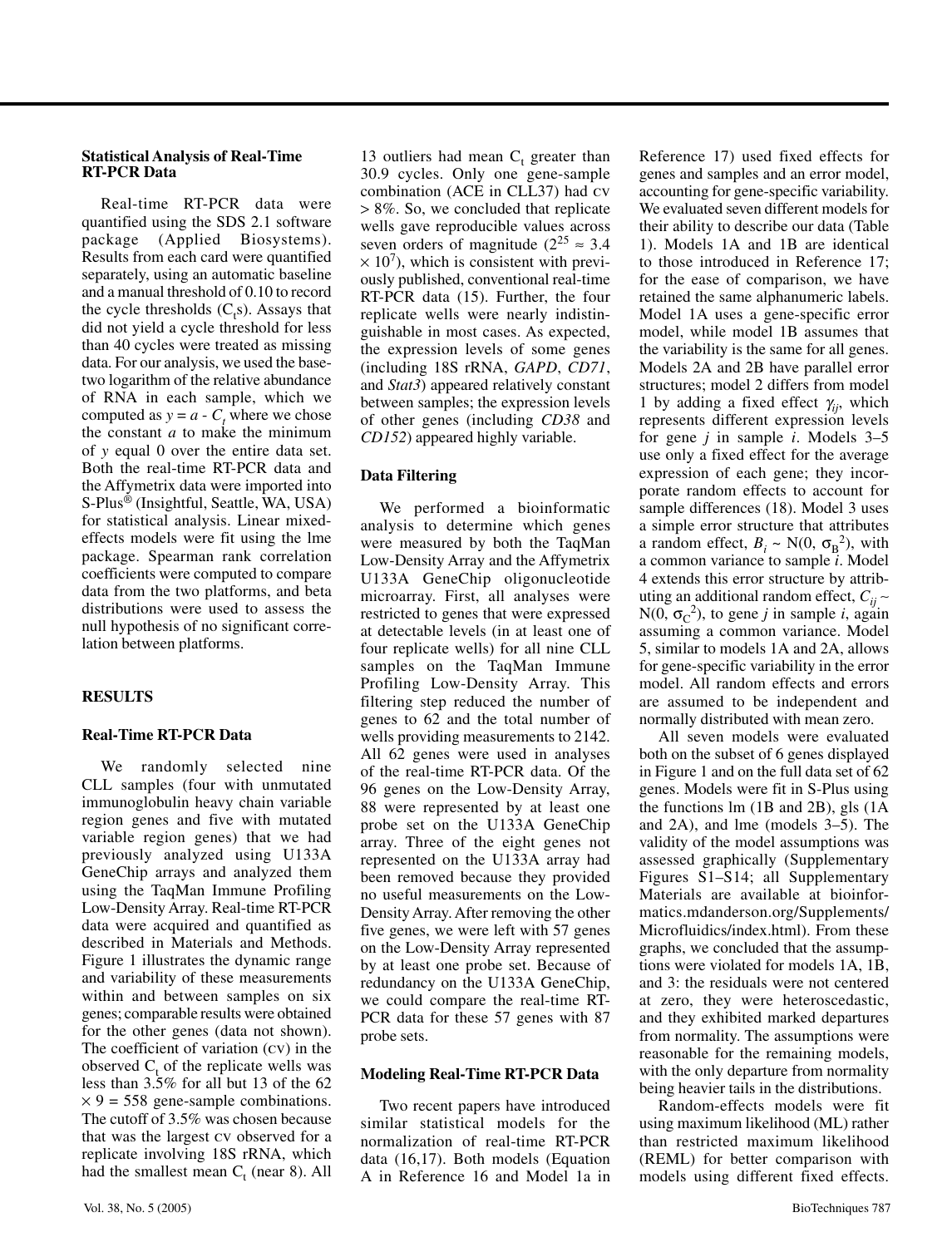| ID                                                                                                                                                                                                             | <b>Model</b>                                                 | <b>Random Effects</b>                                                                                                                      | Number of<br>Parameters <sup>a</sup> |     | <b>AIC</b> |        | <b>BIC</b> |      |
|----------------------------------------------------------------------------------------------------------------------------------------------------------------------------------------------------------------|--------------------------------------------------------------|--------------------------------------------------------------------------------------------------------------------------------------------|--------------------------------------|-----|------------|--------|------------|------|
|                                                                                                                                                                                                                |                                                              |                                                                                                                                            | <b>Six</b>                           | All | <b>Six</b> | All    | Six        | All  |
| 1A                                                                                                                                                                                                             | $Y_{iik} = \mu + \alpha_i + \beta_i + E_{iik}$               | $E_{iik} \sim N(0, \sigma_i^2)$                                                                                                            | $2G + S - 1$                         |     |            |        |            |      |
|                                                                                                                                                                                                                |                                                              |                                                                                                                                            | 20                                   | 132 | 379        | 5240   | 447        | 5989 |
| 1B                                                                                                                                                                                                             | $Y_{iik} = \mu + \alpha_i + \beta_i + E_{iik}$               | $E_{iik} \sim N(0, \sigma^2)$                                                                                                              | $G + S$                              |     |            |        |            |      |
|                                                                                                                                                                                                                |                                                              |                                                                                                                                            | 15                                   | 69  | 798        | 7468   | 848        | 7860 |
| 2A                                                                                                                                                                                                             | $Y_{ijk} = \mu + \alpha_i + \beta_i + \gamma_{ij} + E_{ijk}$ | $E_{iik} \sim N(0, \sigma_i^2)$                                                                                                            | $GS + G$                             |     |            |        |            |      |
|                                                                                                                                                                                                                |                                                              |                                                                                                                                            | 60                                   | 620 | $-275$     | $-197$ | $-72$      | 3318 |
| 2B                                                                                                                                                                                                             | $Y_{ijk} = \mu + \alpha_i + \beta_i + \gamma_{ii} + E_{iik}$ | $E_{iik} \sim N(0, \sigma^2)$                                                                                                              | $GS + 1$                             |     |            |        |            |      |
|                                                                                                                                                                                                                |                                                              |                                                                                                                                            | 55                                   | 559 | $-188$     | 2527   | -3         | 5696 |
| 3                                                                                                                                                                                                              | $Y_{iik} = \mu + \alpha_i + B_i + E_{iik}$                   | $B_i \sim N(0, \sigma_B^2)$ , $E_{iik} \sim N(0, \sigma^2)$                                                                                | $G + 2$                              |     |            |        |            |      |
|                                                                                                                                                                                                                |                                                              |                                                                                                                                            | 8                                    | 64  | 806        | 7488   | 833        | 7851 |
| 4                                                                                                                                                                                                              |                                                              | $Y_{iik} = \mu + \alpha_i + B_i + C_{ii} + E_{iik}$ $B_i \sim N(0, \sigma_B^2), C_{ii} \sim N(0, \sigma_C^2), E_{iik} \sim N(0, \sigma^2)$ | $G + 3$                              |     |            |        |            |      |
|                                                                                                                                                                                                                |                                                              |                                                                                                                                            | 9                                    | 65  | 110        | 4295   | 40         | 4663 |
| 5                                                                                                                                                                                                              | $Y_{iik} = \mu + \alpha_i + C_{ii} + E_{iik}$                | $C_{ii} \sim N(0, \sigma_i^2)$ , $E_{iik} \sim N(0, \sigma^2)$                                                                             | $2G + 1$                             |     |            |        |            |      |
|                                                                                                                                                                                                                |                                                              |                                                                                                                                            | 13                                   | 125 | 35         | 3865   | 78         | 4574 |
| RT-PCR, reverse transcription PCR; ID, unique identifier for the model in this paper; AIC = Akaike Information Criterion; BIC= Bayes Information Criterion.<br><sup>a</sup> Number of parameters in the model. |                                                              |                                                                                                                                            |                                      |     |            |        |            |      |

**Table 1. Statistical Models Used to Analyze Real-Time RT-PCR Data**

To compare models, we computed both the Akaike Information Criterion (AIC) and the Bayes Information Criterion (BIC); the results are shown in Table 1. Both criteria reward models based on maximum likelihood and penalize models that use more parameters; models with smaller values for AIC or BIC are preferred (18). Based on either AIC or BIC, model 2A provides the best fit to the data. Among the randomeffects models, model 5 provides the best fit.

#### **Identifying Endogenous Control Genes**

Next, we wanted to identify genes that were expressed at essentially constant levels in our samples to use as endogenous controls. A fundamental characteristic of the random-effects model 5 is that it allows the data to inform us which genes are constant across the set of experimental samples. In particular,  $\sigma_j$  is an explicit estimate of the between-sample standard error of each gene (Figure 2). Because the method also provides an estimate of the within-replicate standard error  $(\sigma)$ , the structure of the data is similar

to a classical analysis of variance (ANOVA). Under the null hypothesis that the expression of a gene does

not change across the samples, the estimated ratio  $\sigma_j^2/\sigma^2$  should have an F-distribution with *N* - 1 and *M* - *N*



**Figure 1. Dot plot of the base-two logarithm of the relative abundance of RNA present for six genes in nine CLL samples.** The log relative abundance is computed by adding a constant to the negative cycle threshold  $(C_t)$  values to set the minimum value equal to 0. The four replicates for each gene are highly consistent within samples. CLL, chronic lymphocytic leukemia.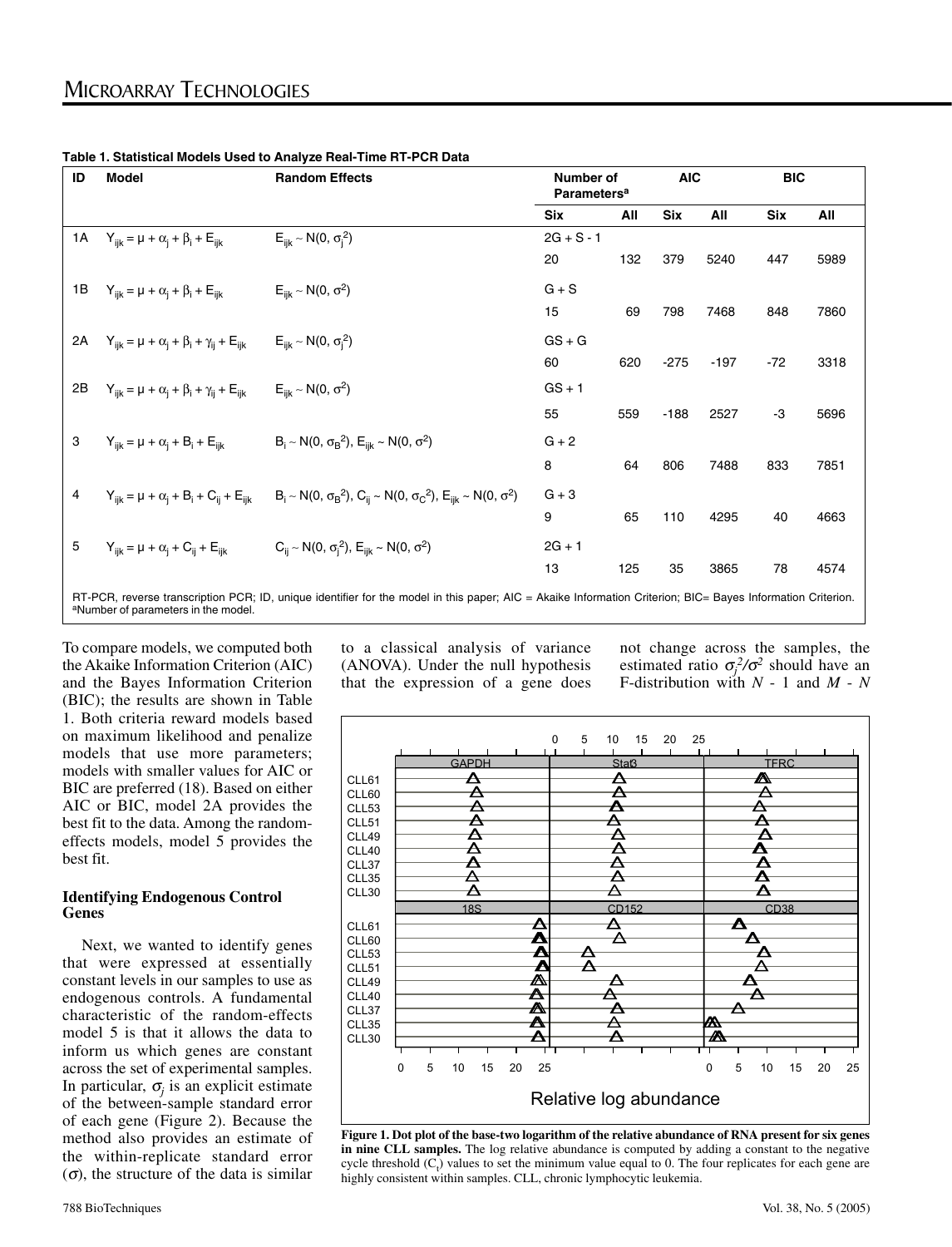degrees of freedom (where *N* is the number of samples and *M* is the total number of observed wells). By using the properties of the F-distribution, we can determine statistically whether the variation of a gene between samples is greater than the variation within samples.

For our data, the residual standard error is estimated to be  $\sigma = 0.3907$ . and, under the null hypothesis, the estimated ratios  $\sigma_j^2 / \sigma^2$  should have an F-distribution with 8 and 2017 degrees of freedom. The 90th percentile of this F-distribution is bounded by  $\sigma_j^2$ */*σ*<sup>2</sup>* < 1.673 or by <sup>σ</sup>*<sup>j</sup>* < 0.5054 (*BAX*); the 95th percentile, by  $\sigma_i$  < 0.5446 (*CD68*); and the 99th percentile, by  $\sigma_i$ < 0.6202 (*TNF*β) (Figure 2). Common housekeeping genes such as 18S rRNA, *PGK1*, *CD71*, *GUSB*, and *GAPD* had small standard errors (less than 0.4). This level of variability of housekeeping genes is consistent with other published results (12,17). In contrast, *CD38*, which is known to vary and is reported to have prognostic significance in CLL (19) had one of the largest standard errors (greater than 3.2).

#### **Normalization**

Writing  $y_{ii}$  for the average over replicate wells of the measurements of gene *j* in sample *i*, the comparative  $C_t$  ( $\Delta \Delta C_t$ ) method chooses a calibrator sample  $i = 0$  and an endogenous control  $j = 0$  and uses the values

$$
\Delta \Delta C_i(i,j) = (y_{ij}. - y_{i0}.) - (y_{0j}. - y_{00}).
$$
 [Eq. 1]

Under model 5, a simple algebraic calculation shows that this is equivalent to

$$
\Delta \Delta C_i(i,j) = (C_{ij} - C_{i0}) - (C_{0j} - C_{00}).
$$
  
[Eq. 2]

As a calibrator, we used the average over all experimental samples. We evaluated several choices of endogenous control. First, we normalized to the geometric mean of nonvarying genes, based on the 90th percentile of the F-distribution. Next, we looked at single-gene normalization with five separate housekeeping genes: *GUSB*, *PGK1*, GAPD, 18S, and *TFRC*. To compare methods, we computed the standard deviation across samples

of the normalized values  $(\Delta \Delta C_t)$  for each method (Figure 3). Normalizing to the geometric mean gave smaller standard deviations for almost all genes compared to any single-gene normalization. The best single-gene normalizations were obtained using *PGK1*, which also had the smallest standard error in model 5. Finally, we normalized to the geometric means of different number of genes (Supplementary Figure S15). Using the first 5

genes gave results comparable to using *PGK1* alone; using 10 or 15 genes gave results comparable to using all 20 genes.

#### **Comparison of U133A GeneChip Microarrays and Low-Density Arrays**

In order to compare the results from the U133A chips and the TaqMan Immune Profiling cards, we



**Figure 2. Estimates of the standard error across CLL samples of individual genes based on the mixed-effects model 5.** CLL, chronic lymphocytic leukemia.



**Figure 3. Plots of the standard deviation across samples of the 20 least variable genes.** The genes included were based on the mixed-effects model 5 after normalizing to the geometric mean of all 20 genes (o) or to individual housekeeping genes  $(+, PGK1; \times, GAPD; \nabla, TFRC; \tilde{\lozenge}, 18S; \Delta, GUSB)$ .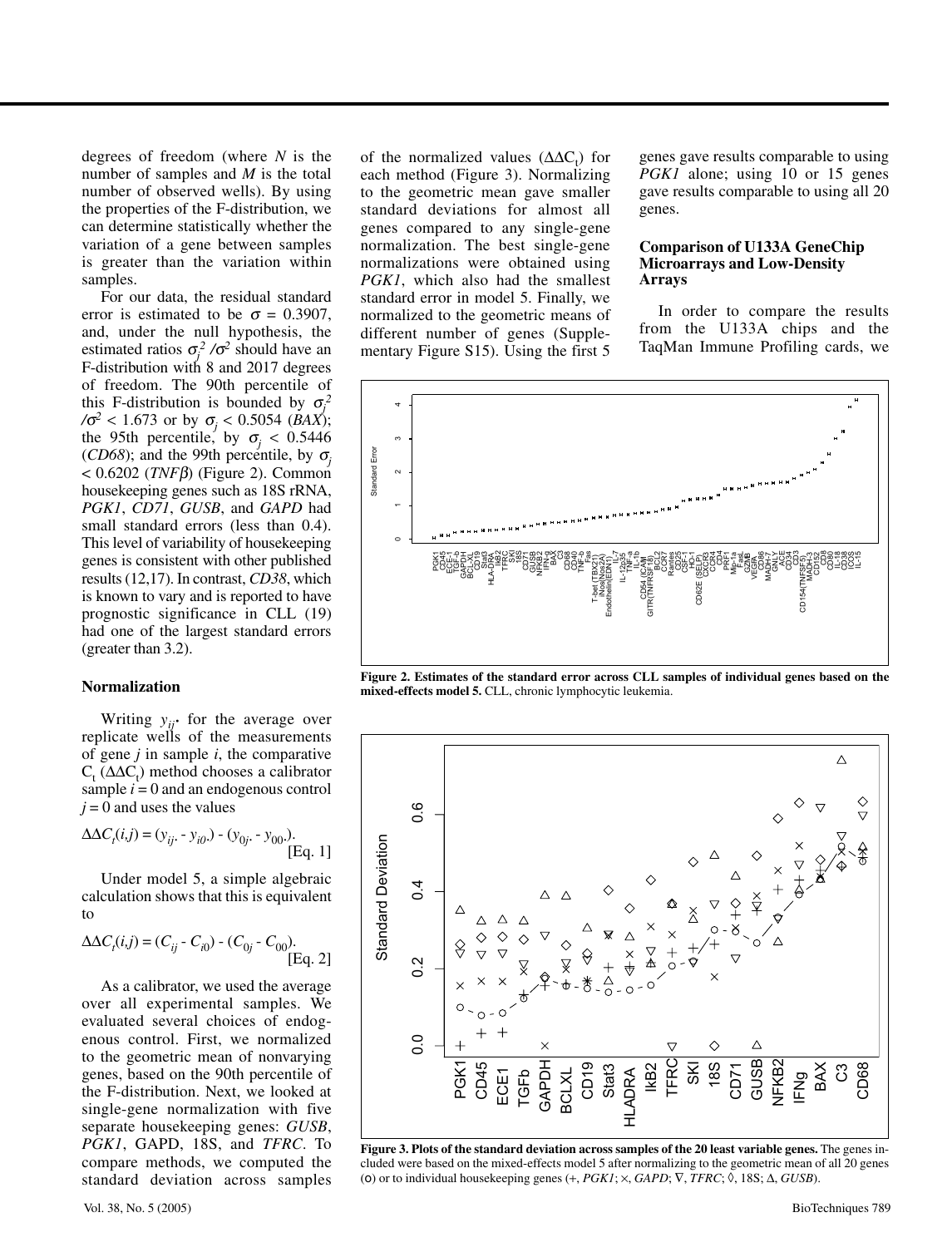computed Spearman rank correlation coefficients over the CLL samples (*n* = 9) for each of the 87 probe sets on the U133A chips that matched one of 57 genes on the TaqMan Immune Profiling Low-Density Array. Under the null hypothesis that the probe sets are independent and no gene shows a significant correlation across platforms, the correlation coefficients would have a symmetric beta distribution, *Beta*((*n*  $- 2/2$ ,  $(n - 2)/2$ ), shifted and scaled to lie on the interval from -1 to 1 (20). Justification for the comparison of the observed rank correlations with the beta distribution is provided in the supplementary material available at bioinformatics.mdanderson. org/Supplements/MicroFluidics. A histogram of the observed correlations shows substantial enrichment of highly correlated genes compared with the null distribution; that is, bars that extend above the curve on the right end of the graph represent groups of genes whose expression is more highly correlated between platforms than would be expected by chance (Figure 4).

We next tried to explain why some probe sets were poorly correlated. The observed distribution of correlations in Figure 4 is bimodal, with the highest mode peaking near 0.8. We defined

a gene to be poorly correlated if its observed correlation fell significantly below the expected value if the true correlation were 0.8. By simulating 10,000 pairs of length 9 vectors with correlation 0.8, we determined that 95% of the observed rank correlations would be expected to lie above 0.35, and 99% would be expected to lie above 0.08. In our data, 24 of the 27 probe sets with correlation less than 0.08, and 35 of the 42 probe sets with correlation less than 0.35, matched genes that either showed little variation (defined as a standard error less than 0.5054, the 90th percentile of the Fdistribution) or were expressed at low levels by real-time RT-PCR (defined as a relative log abundance less than 10). Thus, the correlation between real-time RT-PCR and microarrays was poor for genes that were expressed at low levels or did not vary across samples.

## **DISCUSSION**

In conventional real-time RT-PCR experiments, the observed  $C_t$  values of the target genes in an experimental sample are normalized both to a calibrator sample (e.g., total RNA prepared from a standard cell line) and



**Figure 4. Histogram of observed correlation coefficients between genes on Affymetrix U133A GeneChip microarrays and TaqMan Low-Density Arrays.** The overlaid gray curve is the expected null distribution if no genes are significantly correlated; the overlaid black curve is a smooth estimate of the observed distribution, obtained by a B-spline fit after log transformation. QRT-PCR, real-time reverse transcription PCR.

to an endogenous control gene (e.g., 18S rRNA) using the  $\Delta \Delta C_t$  method (1). In such experiments, the calibrator and the endogenous control are processed in parallel with the experimental samples and the target genes on the same 96 well plate. Because the calibrator and the experimental samples are processed under identical thermal cycling conditions, normalization to the calibrator automatically adjusts for minor differences in those conditions between runs. Normalization of the target genes to the endogenous control (housekeeping) gene adjusts for differences in the RNA quantity and quality across samples.

Experiments using the TaqMan Low-Density Array microfluidics cards differ from conventional realtime RT-PCR assays in two ways. First, depending on the experiment, each sample may be run on a separate card. Using a calibrator sample from a separate card may introduce bias or increase variability because it may be processed under different thermal cycling conditions. Second, because there may be as many as 384 genes per card, there is a wider choice of endogenous controls. The Immune Profiling Low-Density Array contains probes and primers for several common housekeeping genes, including *GAPD*, *GUSB*, *PGK1*, *TFRC*, and 18S rRNA. The best choice of housekeeping gene to use as an endogenous control varies, depending on the kinds of tissue samples used in the experiment. Both differences in the experimental method must be accounted for when analyzing real-time RT-PCR data from TaqMan Low-Density Arrays.

In our study, we replaced the external calibrator with the mean across all of the samples. A key advantage to using the mean is that it gives valid measurements for all genes that are detected in the experimental samples; an external calibrator can only be used to normalize a gene if it expresses that gene in a detectable amount. While it might be possible to select a calibrator that expresses many of the target genes, it seems unlikely that one could find a calibrator that expresses all of the genes on the Immune Profiling card. In previous conventional realtime RT-PCR experiments, we used a Burkitt lymphoma cell line, GA-10,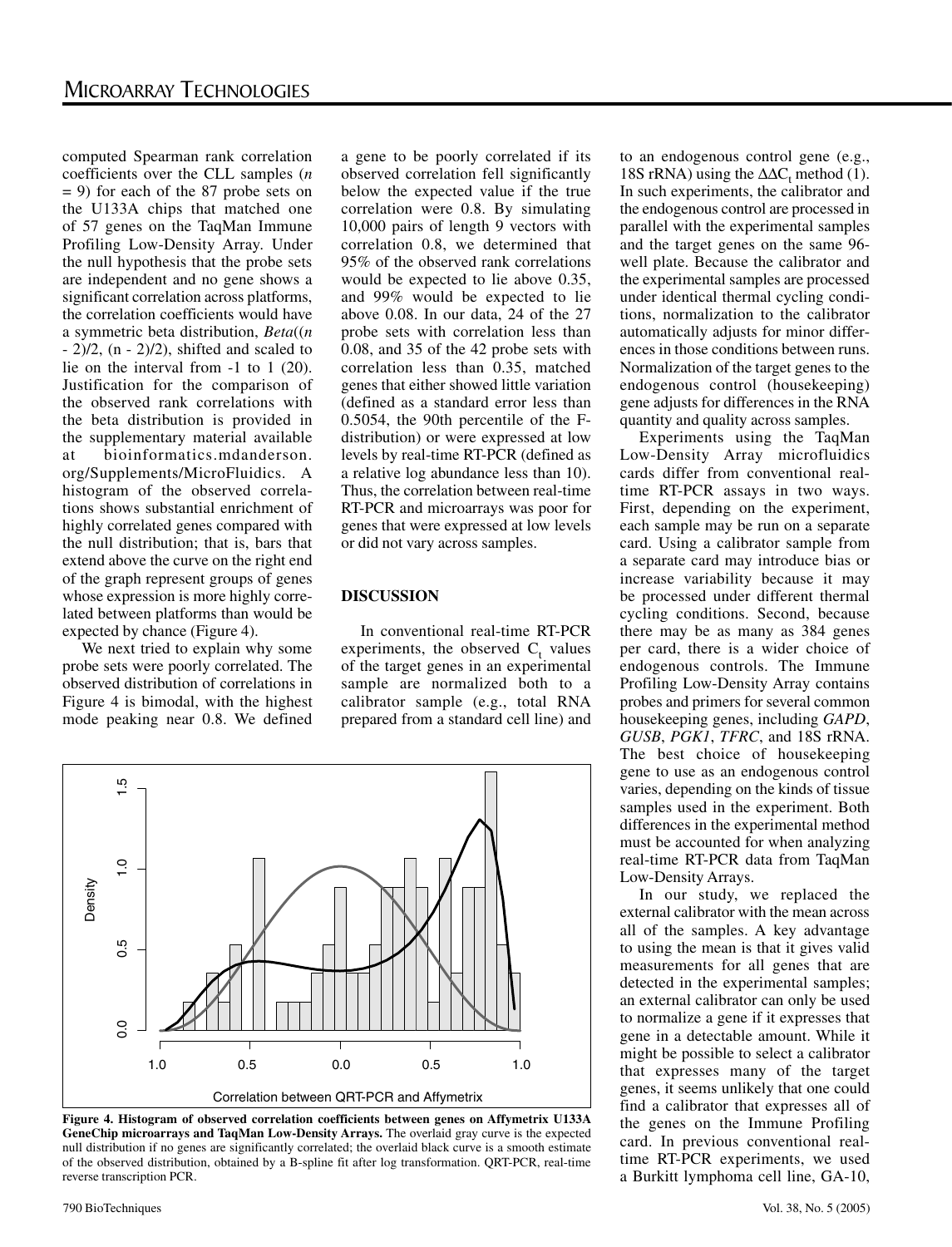as the calibrator (13). However, 11 of the 62 genes that were expressed in all nine CLL samples were unexpressed in GA-10 (data not shown). One tempting alternative is to designate one experimental sample as a "baseline" and normalize the other samples to the baseline. This alternative would introduce an asymmetry, and might introduce a bias; that depends on the choice of baseline. By using the mean, we avoid this asymmetry by averaging over all possible choices of baseline.

By now, there is ample evidence that no single housekeeping gene will work well in all studies (5–11) and that better results will be obtained using multiple housekeeping genes (3,12,16,17). The key question, then, is how to identify valid endogenous controls for a specific study. Andersen et al. (16) and Szabo et al. (17) have shown that statistical modeling of the data can help solve this problem. In our study, however, model 1A, as proposed in References 16 and 17, proved inferior both to the fixed-effects model 2A and to the random-effects model 5. Better models were obtained by explicitly including a term  $(\gamma_{ij}$  or  $C_{ij})$  that allowed genes to be expressed at different levels in different samples. Without this term, the biological variability between samples is confounded with the technological variability of the assay. In spite of the AIC and BIC results, we contend that the random-effects model 5 is better than the fixed-effects model 2A for identifying housekeeping genes. In order to decide if gene *j* is a housekeeping gene using model 2A, one must test the hypothesis  $\gamma_{ii} = 0$  for all *i.* Technically, this hypothesis only applies to the specific samples included in the study and does not extend to the population of similar samples that might be included in future studies. By contrast, the random effect  $C_{ii} \sim N(0,$  $\sigma_j^2$ ) in model 5 is used to estimate the variability of gene *j* in the population, allowing us to draw inferences about the entire population of CLL patients and not just the specific samples used in this study. This property of the randomeffects model is a major motivation behind their development (18).

One can argue that, because of the AIC and BIC results, model 2A is better than model 5 for normalization. However, it is unclear whether researchers would use two models on the same data set (one to select housekeeping genes and another to normalize). To determine how much the models differ, we looked at the predicted values from each model for all  $9 \times 62 = 558$  gene-sample combinations. The differences in the predictions had a mean of -0.00055 and a standard deviation of 0.0787, and these differences were approximately normally distributed. So, one would expect 99% of the differences to be less than 0.2034 in absolute value. There were only a few more outliers than expected; 18 of the 558 predicted values differed by more than 0.2034, and the largest difference was 0.41. To put these numbers in perspective, our estimate of the residual standard error was 0.39, suggesting that the variability attributable to the choice of model is roughly the same as that in replicate wells. For these reasons, we prefer model 5.

There are two reasons why we did not observe large positive correlations for all probe sets in Figure 4. First, as we have shown above, many genes on the Immune Profiling card are effectively expressed at a constant level across all of the CLL samples. For these genes, the technological variation in expression levels dominates the biological variation. Not surprisingly, the sources of technological variation are very different on GeneChip microarrays than they are on the Immune Profiling cards. So, there is no reason to expect them to correlate. Second, the dynamic range of the real-time RT-PCR measurements is much wider than the dynamic range of GeneChip microarrays. As we have shown above, the dynamic range of real-time RT-PCR is approximately seven orders of magnitude (also see Supplementary Figure S16). By contrast, analyses of spike-in experiments performed by Affymetrix suggest that the dynamic